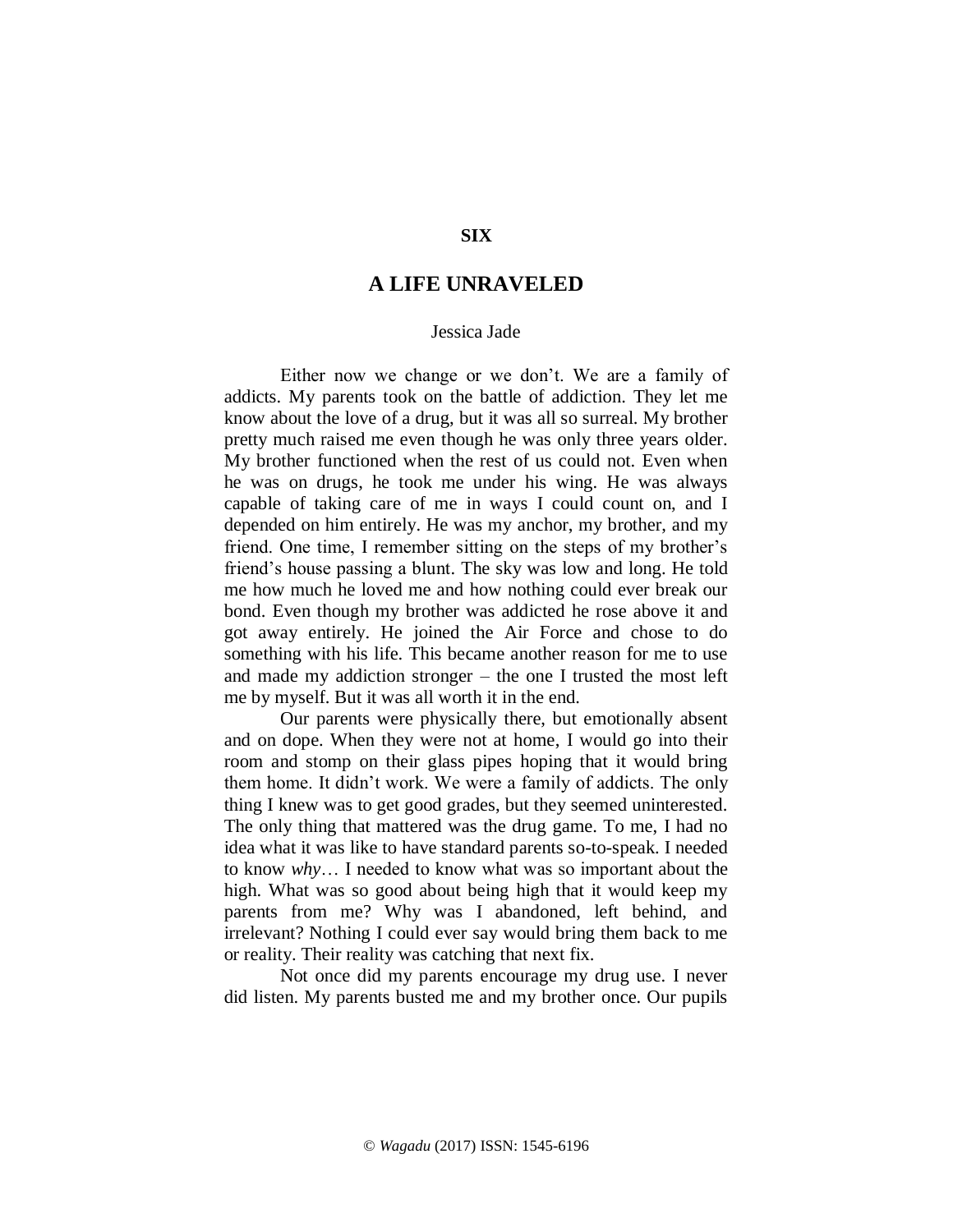A life unraveled

like black buttons, they automatically knew we were high. But what could they say? Nothing, that's what. The conditions in which we lived were hell. The severity of the dirtiness was uncomfortable, but only for a minute, and then it became normal. We were a family of addicts. I'd call my parents and ask "When you comin' home?" Their answer: "Don't worry about it. We'll be home soon..." Two hours later, still nothing. I wanted their attention and good grades wasn't cutting it, so I began running away. I began causing scenes and starting shit. My anger was righteous, my head tilted back howling my pain. All I wanted was for them to hear me, see me, and understand me. Through all this I was raped twice, once by a family friend and once by a stranger. These incidents encouraged my drug use and reduced my selfworth. I quit giving a fuck and thought, "no one cares about me, so why should I?" Degradation took the place of self-care. I didn't give a shit. I felt like a whore. There was no regard for my body, the most private of my property. This violation aided my depression and made it all the more serious. My life's value went down the drain. My family tried to help me, but they couldn't understand why I was the way I was. My suffering brought me to the point of wanting to die.

Even after everything I have put my family through and everything they have put me through, not once have they ever left me behind and I have never left them behind. After it all you'd think that we would have broken apart , our family shattered like those glass pipes. My family, besides my mom, has had its fair share of incarceration. If it wasn't one, it was the other or none of us at all. Even though I am now the one imprisoned, my family's support is amazing. Life-changing events happen on the daily, but it's how you handle them. You can be on the grind, but which grind you pick up is what counts. They are a constant in my life for better or worse. When they were addicts I had to grow up extremely fast, but now, with their help I have been able to grow into the young adult I always imagined I would be. Truthfully, it's all because of my parents. Good or bad, I am who I am, and for what it's worth we keep coming together, stronger than ever  $-$  a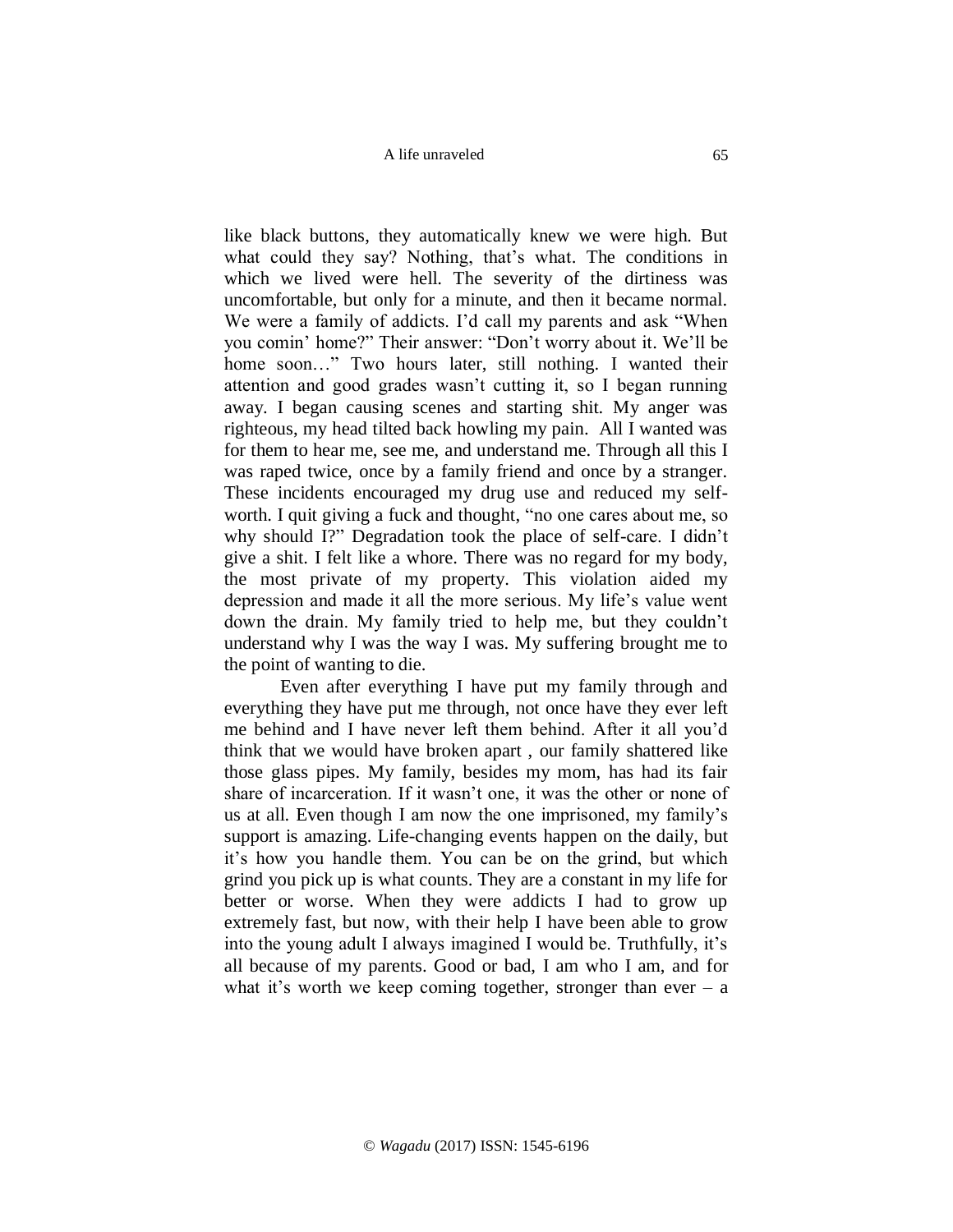family. Knowing that in the end we're all we've got. Our sobriety is priceless. Our relationship as a family is stronger because of sobriety and there is nothing I could ever want more that a sober family like the one I've got. My parent's sobriety is worth everything and if they had not gotten clear-headed when they did, I truly do not know where I would be. I couldn't be more proud of them and I thank them every day for all they have done. We are a strong independent family and that is all that matters to us. Without each other we have nothing.

### **THE BLUE APARTMENT**

I hung onto my boyfriend's arm as I drunkenly stumbled down the street, constantly forgetting where we we were going, but then remembering all at the same time, "oh, yeah, cigarettes." The sidewalk was cracked, pitted, and run down, but it was in better shape than me. The big sign loomed, flashing "OPEN," glaring red. Out of the corner of my eye, I saw a jittery man in a striped shirt propped up on the side of the building, a little out of view, but visible all the same. My boyfriend walked inside to get smokes. I wasn't old enough to buy cigarettes so I stayed outside. I walked across to the side of the building and asked the bundle of nerves for a cigarette and he handed me a mostly empty pack of Camel Wides. The man in stripes obviously knew I was wasted; I lit a cigarette and he looked at me hard. He asked if there was *anything else I do*; I said yes. Behind the gas station and across a graveled alley sat a run-down little blue apartment building with peeling paint and an air of dereliction. This is where the thin man stayed.

I left my boyfriend in that convenient store and headed off, fearless and afraid. The building was all too familiar; the crowd was all too familiar. I was oh-so-used to this environment. This was everything I knew and didn't want to know. My old life stopped and a new life began in a cramped dingy apartment. My eyes zeroed in and everything paled into the background, a glass pipe in my hand. I sat on the couch faded and filthy, the smell of cat urine hung in the air; I knew without even asking what was to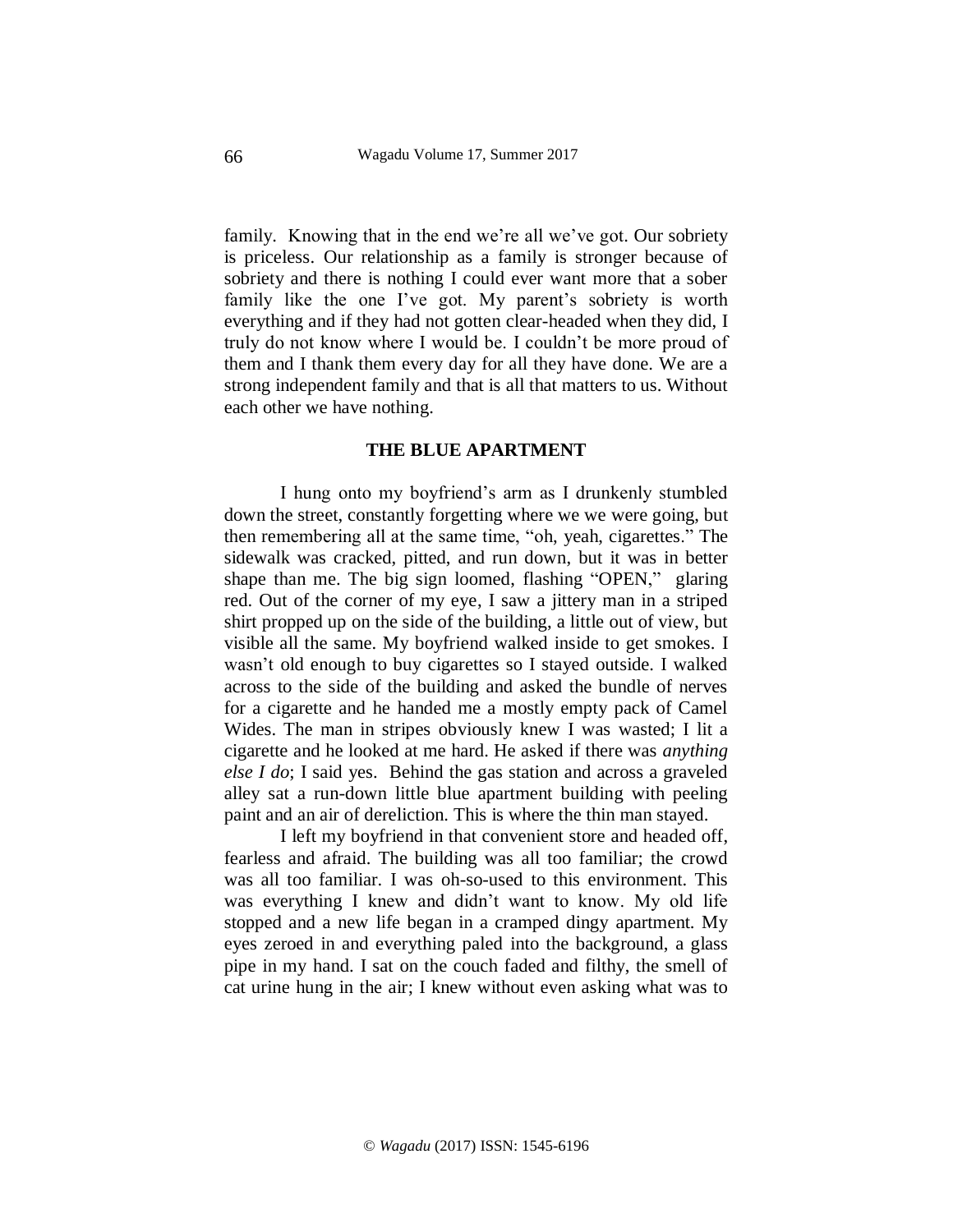A life unraveled

come. Clear white shards inside a cloudy pipe. Tremendous. Horrific. Those shards looked like forever. It was second nature, hitting that pipe, twirling it expertly in my hand. Nobody lied to me. It was amazing. The high equals being on top of the world, the high made me feel like I could conquer the world. It was the highest I had ever been. Nothing could bring me down. Nothing. It numbed everything. I liked the big cloud of smoke, white and opaque; I exhaled cumulus clouds. The high was so intense that I could feel each droplet of sweat. Sometimes it felt like there were bugs, like little needles, under my arm; feeling hunger and thirst but not being able to eat or drink. Seventeen years it took me to try it – or even think about trying it. A split-second decision changed my life forever. Abyss.

#### **QUEEN OF DESTRUCTION**

My crime is the ending. It only took six months from trying it to committing my crime. I accidentally took the lives of two people I loved. It started with the guy who had the drugs. The dope game isn't easy; you've got to be on point, it's the constant hustle, the weighing of dope on a scale, everything has to be the exact amount. Everything can be taken from you, including your life. Street smarts are about using your head and not being afraid. I called the dope man every day for six months and began dealing, with him, to anyone. I didn't have to work hard to persuade him, I already had it all: connections, the know-how, and I knew exactly what he was looking for: a girl foot-soldier. Someone to do his dirty work, and I fit the description. This was mutual manipulation. We fed off each other, a real-life fatal attraction. Aside from being addicted to the drug high, I was addicted to the money. This relationship was deadly; strictly business. I loathed him, but in the end it was all about the money, dope, and the hustle.

I began seeing him on a regular basis and he kept feeding me dope. I began selling for him, getting half the amount of profits along with pounds of dope. The crisp feeling of hundred dollar bills rolled tightly in my hand made me feel unstoppable. I was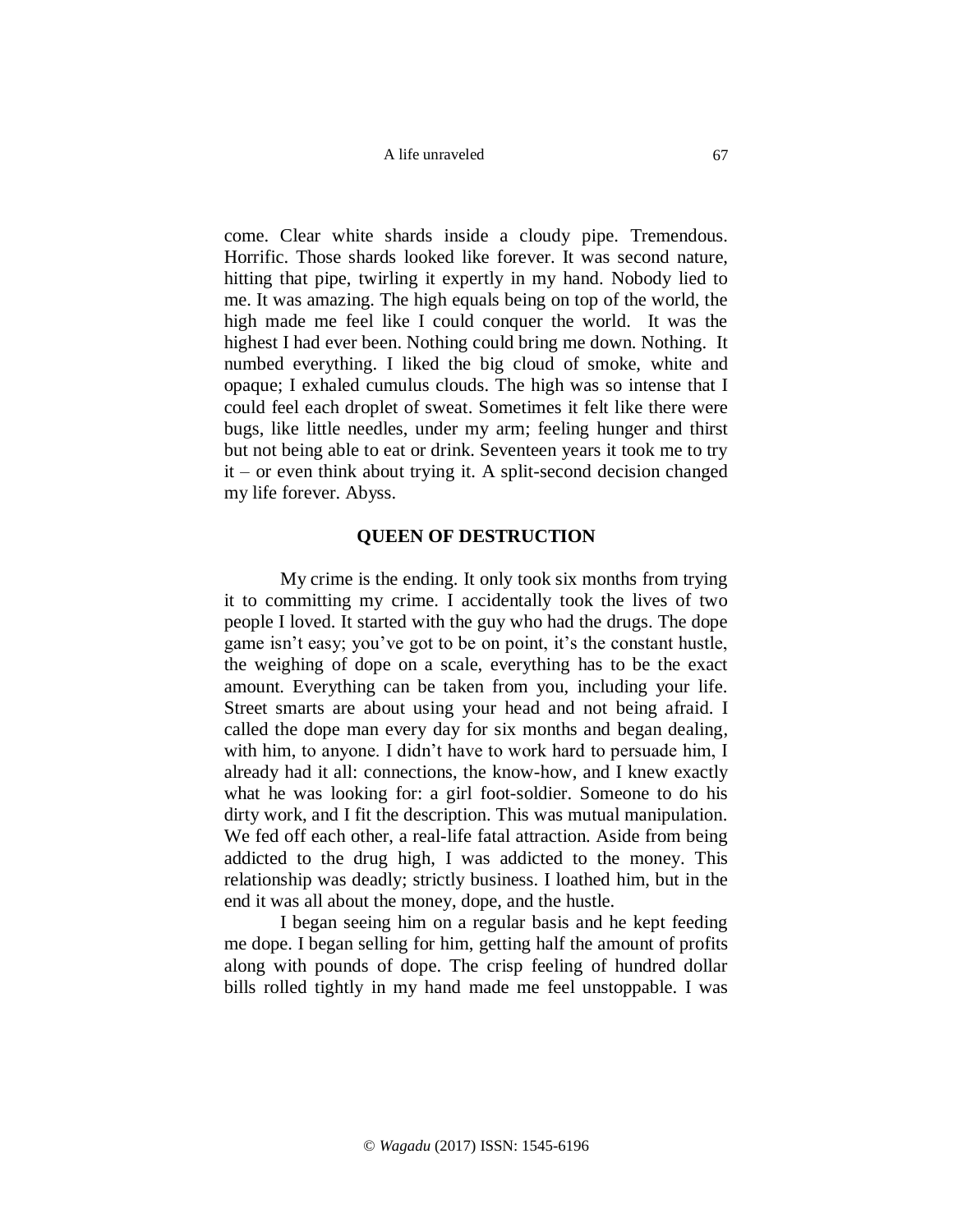loving life. I had everything I wanted and nothing to worry about, constantly on the prowl for life's next fix. For months this was how I lived. I was a female hustler; Queen of Destruction, a whirlwind of harm that left bodies behind. On a cold winter night, the wind howled down the mountain whipping through the links of a chain; I gripped the end tightly, swung it, and the glass shattered. I strolled casually from car to car, a reign of demolition. I ended up with tickets and in drug court. My dependency on drugs wasn't strictly about meth. Any drug would do. As long as I was altered I was able to exist within myself. All drugs were good drugs. In the fall, I huffed and consciousness fled. My crime is the ending and my new beginning.

### **MY DEMON**

My Demon looks like many faces coalesced into one. At different times in my life, he has transformed and shape-shifted, but always remained evil. Black shadows sit on my right shoulder. I go to look at him, and he disappears. I turn away from him, and he is right back on my shoulder, haunting my peripherals. My Demon is not seen or heard by others unless he wants to be. We first met when I was seven. I could feel his presence. The room instantly turned cold, the hairs on the back of my neck stood up, goose bumps raced down my arms, and my breath turned to fog. The air felt like tiny glass shards catching in my throat, making it difficult to breathe. My demon began sending messages to family as another method of control. One day, when my brother and I were the only two at home, my brother decided to take a shower. While he was drying himself off, he looked up at the mirror and noticed a hand print. He called my name, asking me to come and look. It was not a human hand. Tiny lines looked like crackled glass, the fingers were pointed, and it looked as if he had left his mottled ashy skin behind. I took a picture of it but mysteriously it was deleted, never to be seen again. When my mom came home, we told her about the experience. She frantically tried scrubbing it